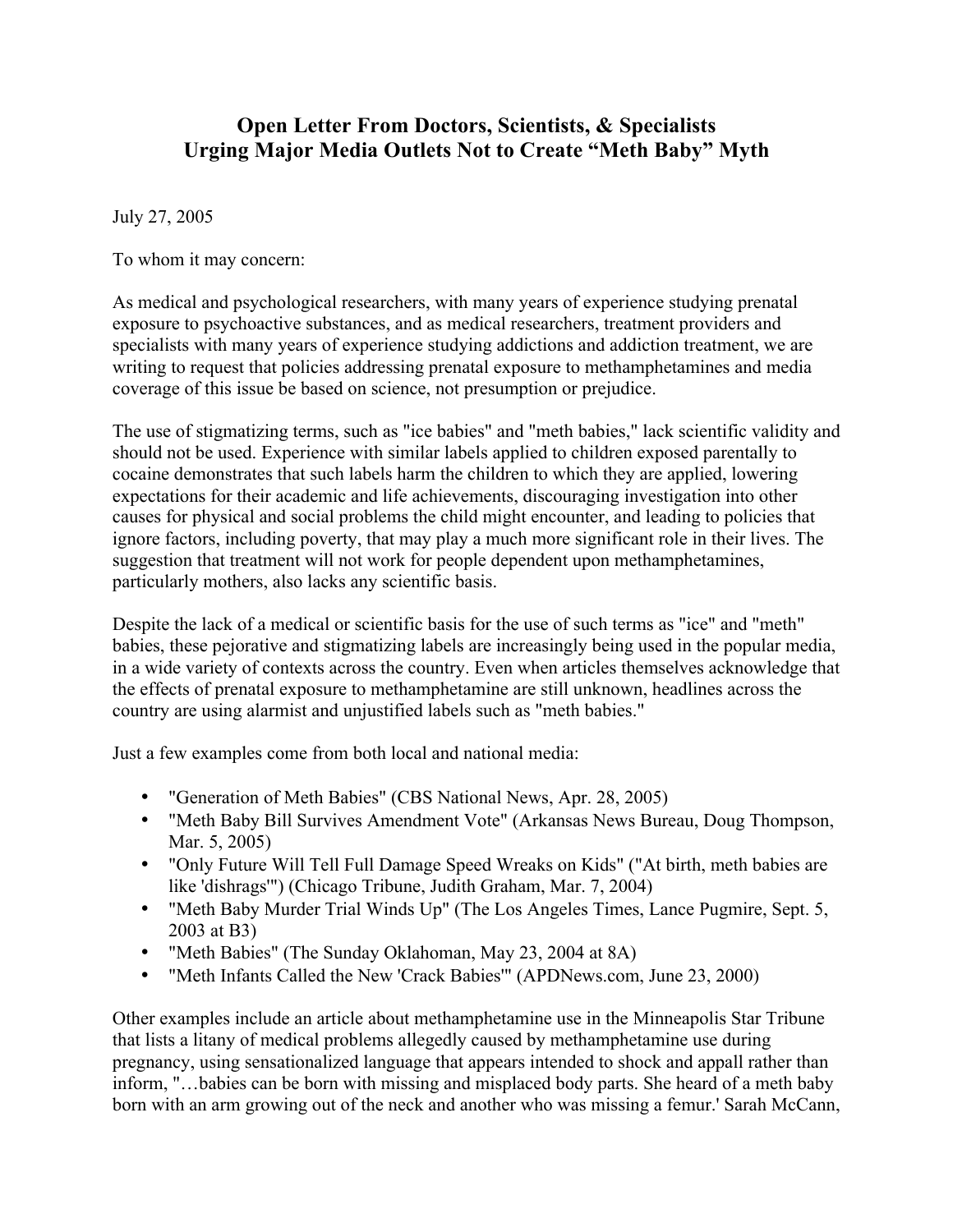"Meth ravages lives in northern counties" (Nov. 17, 2004 at N1). In May, one Fox News station warned that "meth babies" "could make the crack baby look like a walk in the nursery." Cited in "The Damage Done: Crack Babies Talk Back," Mariah Blake, Columbia Journalism Review Oct/Nov 2004.

Although research on the medical and developmental effects of prenatal methamphetamine exposure is still in its early stages, our experience with almost 20 years of research on the chemically related drug, cocaine, has not identified a recognizable condition, syndrome or disorder that should be termed "crack baby" nor found the degree of harm reported in the media and then used to justify numerous punitive legislative proposals.

The term "meth addicted baby" is no less defensible. Addiction is a technical term that refers to compulsive behavior that continues in spite of adverse consequences. By definition, babies cannot be "addicted" to methamphetamines or anything else. The news media continues to ignore this fact.

- A CNN report was aired repeatedly over the span of a month, showing a picture of a baby who had allegedly been exposed to methamphetamines prenatally and stating: "This is what a meth baby looks like, premature, hooked on meth and suffering the pangs of withdrawal. They don't want to eat or sleep and the simplest things cause great pain." "The Methamphetamine Epidemic in the United States," Randi Kaye. (CNN, Aired Feb. 3, 2005 – Mar. 10 2005).
- One local National Public Radio station claims that "In one Minnesota County, there is a baby born addicted to meth each week."(Found at http://news.minnesota.publicradio.org/features/2004/06/14\_hetlandc\_methfostercare/ from June 14, 2004).

In utero physiologic dependence on opiates (not addiction), known as Neonatal Narcotic Abstinence Syndrome, is readily diagnosable and treatable, but no such symptoms have been found to occur following prenatal cocaine or methamphetamine exposure.

Similarly, claims that methamphetamine users are virtually untreatable with small recovery rates lack foundation in medical research. Analysis of dropout, retention in treatment and reincarceration rates and other measures of outcome, in several recent studies indicate that methamphetamine users respond in an equivalent manner as individuals admitted for other drug abuse problems. Research also suggests the need to improve and expand treatment offered to methamphetamine users.

Too often, media and policymakers rely on people who lack any scientific experience or expertise for their information about the effects of prenatal exposure to methamphetamine and about the efficacy of treatment. For example, a New York Times story about methamphetamine labs and children relies on a law enforcement official rather than a medical expert to describe the effects of methamphetamine exposure on children. A police captain is quoted stating: '"Meth makes crack look like child's play, both in terms of what it does to the body and how hard it is to get off." (Fox Butterfield, Home Drug-Making Laboratories Expose Children to Toxic Fallout, Feb 23, 2004 A1).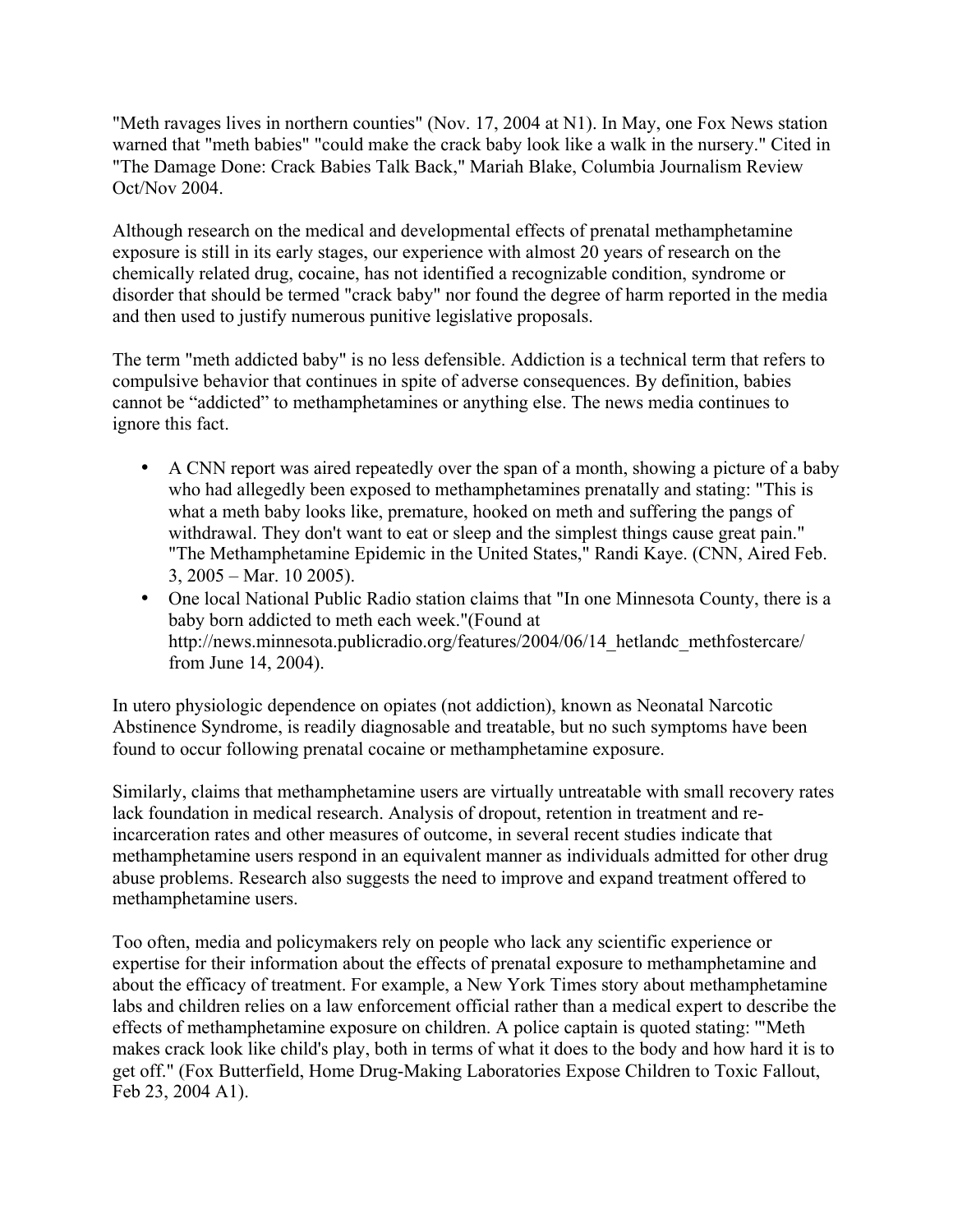We are deeply disappointed that American and international media as well as some policy makers continue to use stigmatizing terms and unfounded assumptions that not only lack any scientific basis but also endanger and disenfranchise the children to whom these labels and claims are applied. Similarly, we are concerned that policies based on false assumptions will result in punitive civil and child welfare interventions that are harmful to women, children and families rather than in the ongoing research and improvement and provision of treatment services that are so clearly needed.

We would be happy to furnish additional information if requested or to send representatives to meet with policy advisors, staff or editorial boards to provide more detailed technical information. Please feel free to contact David C. Lewis, M.D., 401-444-1818, David Lewis@brown.edu, Professor of Medicine and Community Health, Brown University, who has agreed to coordinate such requests on our behalf and who can provide you with contact information for the experts listed below in alphabetical order.

Sincerely,

Lily Alvarez, Kern County Mental Health Behavioral Health System Administrator, Kern County Mental Health Department, Bakersfield, CA

M. Douglas Anglin, Ph.D., Professor in Residence, UCLA Integrated Substance Abuse Programs, Los Angeles, CA

Robert E. Arendt, Ph.D., Associate Professor of Pediatrics, Ohio State University, Grove City, OH

Robert L. Balster, Ph.D., Butler Professor of Pharmacology and Toxicology; Director, Institute for Drug and Alcohol Studies, Virginia Commonwealth University, Richmond, VA

Marjorie Beeghly, Ph.D., Assistant Professor of Pediatrics, Harvard Medical School & Senior Research Associate, Children's Hospital- Boston, Child Development Unit, Boston, MA

Marylou Behnke, M.D., Professor, Department of Pediatrics, University of Florida, College of Medicine, Gainesville, FL

Adam Bisaga, M.D., Research Psychiatrist, Columbia University & Addiction Psychiatrist, New York State Psychiatric Institute, New York, NY

Maureen Black, Ph.D., Professor, Department of Pediatrics, University of Maryland Hospital for Children, Baltimore, MD

Susan Blacksher, Executive Director, California Association of Addiction Recovery Resources, Sacramento, CA

Elizabeth R. Brown, M.D., Director of Neonatology & Associate Professor of Pediatrics, Boston University School of Medicine & Boston Medical Center, Boston, MA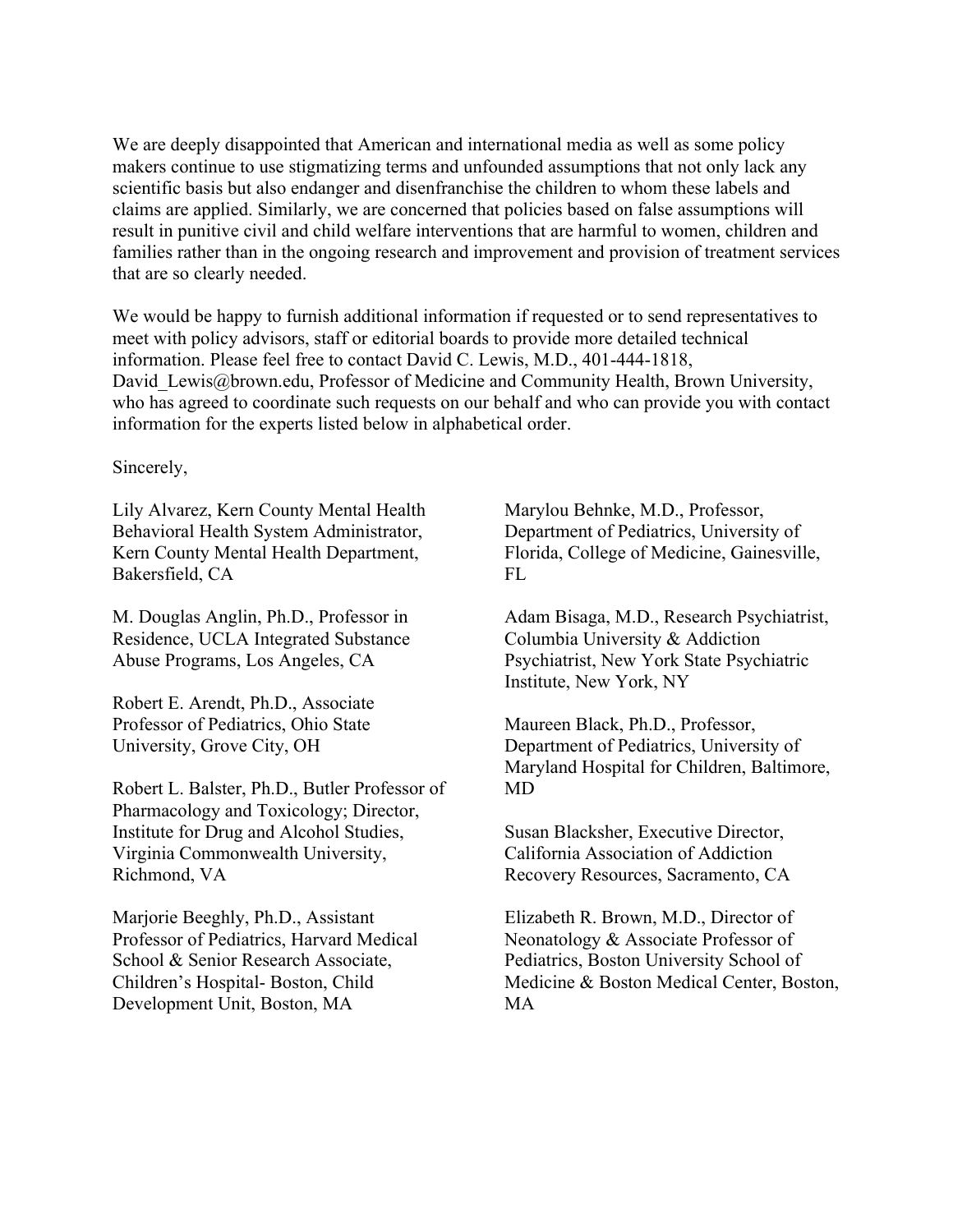Theresa L. Cannon, Executive Vice President, Behavioral Health Services, Inc., Gardena, CA

Wendy Chavkin, M.D., M.P.H., Professor of Clinical Public Health and Obstetrics and Gynecology, Mailman School of Public Health & College of Physicians and Surgeons, Columbia University, New York, NY

Claire D. Coles, Ph.D., Professor, Department of Psychiatry and Behavioral Sciences, Emory University School of Medicine & Director, Fetal Alcohol Center, Marcus Institute, a Division of the Kennedy Krieger Institute at Emory University, Atlanta, GA

Jay Davidson, L.C.S.W., C.A.D.C., President and CEO, The Healing Place, Louisville, KY

Nancy Day, Ph.D., Professor of Psychiatry and Epidemiology, University of Pittsburgh School of Medicine, Pittsburgh, PA

Eric Denner, Licensed Marriage and Family Therapist, San Francisco General Hospital Trauma Recovery Center, San Francisco, CA

Chris Derauf, M.D., Associate Professor of Pediatrics, University of Hawaii School of Medicine, Honolulu, HI

Christine Dickinson, Chemical Dependency Specialist and Proposition 36 Coordinator, Tarzana Treatment Centers, Northridge, CA

Fonda Davis Eyler, Ph.D., Professor of Pediatrics, University of Florida Health Science Center, Gainesville, FL

Jennifer Feiock, Program Director, Alcohol Drug Council, High Gain Project, Santa Monica, CA

Gabriele Fischer, Ph.D., Professor, Medical University of Vienna, Department of Psychiatry, Drug Addiction Clinic, Vienna, Austria

Deborah A. Frank, M.D., Professor of Pediatrics, Boston University, School of Medicine, Boston, MA

Peter Fried, Ph.D., Professor, Department of Psychology, Carleton University, Ottawa, Ontario, Canada

Judith M. Gardner, Ph.D., High Risk Infant Development Follow-up Program, New York State Institute for Basic Research in Developmental Disabilities, New York, NY

Jim Gilmore, Director of Residential/Outpatient Services, Behavioral Health Services, Inc., Gardena, CA

Penny Grant, M.D., Associate Professor of Pediatrics, University of Oklahoma Health Sciences Center, Tulsa, OK

John Timothy Gray, M.A., Alcohol and Drug Corrections Specialist, Communicare, Inc., Elizabethtown, KY

Christine Grella, Ph.D., Research Psychologist, UCLA Integrated Substance Abuse Programs, Los Angeles, CA

Irina Gromov, M.D., Ph.D., Medical Director, Matrix Alliance Recovery Systems, Dallas, TX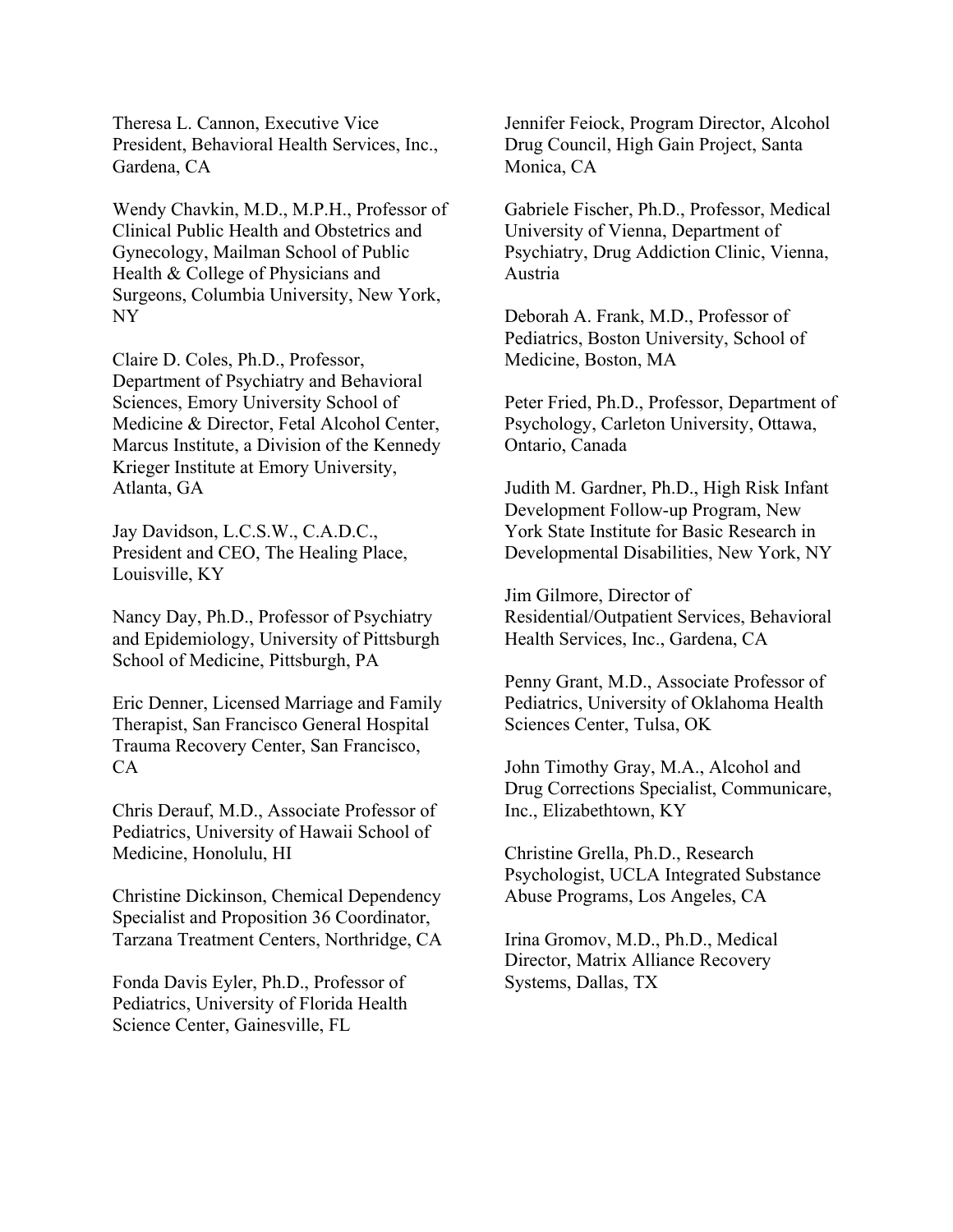John H. Hannigan, Ph.D., Professor of Obstetrics, Psychology and Cellular and Clinical Neurobiology, Wayne State University, C.S. Mott Center for Human Growth and Development, Detroit, MI

Wm. Frees Haning, III, M.D., FASAM, Director of Addiction Psychiatry/Addiction Medicine Program & Associate Dean for Graduate Affairs, University of Hawaii, John A. Burns School of Medicine, Honolulu, HI

Nancy Haug, Ph.D., Assistant Professor, San Francisco General Hospital, San Francisco, CA

Lance R. Heffer, Psy.D., Mental Health Director, Special Programs, Communicare, Inc., Elizabethtown, KY

Brandon Hurley, M.P.H., Prevention Specialist, Bluegrass Prevention Center, Lexington, KY

Hallam Hurt, M.D., Associate Professor of Pediatrics, Neonatology, Department of Pediatrics, University of Pennsylvania School of Medicine, Children's Hospital of Philadelphia, Philadelphia, PA

Joseph L. Jacobson, Ph.D., Professor, Department of Psychiatry and Behavioral Neurosciences, Wayne State University, School of Medicine, Detroit, MI

Sandra W. Jacobson, Ph.D., Professor, Department of Psychiatry and Behavioral Neurosciences, Wayne State University, School of Medicine, Detroit, MI

Karol Kaltenbach, Ph.D., Director, Maternal Addiction Treatment Education and Research, Jefferson Medical College, Thomas Jefferson University, Philadelphia, PA

Jonathan Kamien, Ph.D., Research Scientist, Friends Research Institute, Los Angeles, CA

Stephen R. Kandall, M.D., F.A.A.P., Professor of Pediatrics, Emeritus, Albert Einstein College of Medicine, Raleigh, NC

Bernard Z. Karmel, Ph.D., Infant Development, New York State Institute for Basic Research in Developmental Disabilities, New York, NY

Elizabeth C. Katz, Ph.D., Research Scientist, Friends Social Research Center, Baltimore, MD

Dennis Kenmore, Program Coordinator & Instructor, Alcohol Drug Council, Santa Monica, CA

Jane A. Kennedy, D.O., Associate Clinical Professor of Psychiatry, University of Colorado Medical School, Denver, CO

John R. Knight, M.D., Associate Professor of Pediatrics, Harvard Medical School & Director, Center for Adolescent Substance Abuse Research, Children's Hospital, Boston, MA

Gideon Koren, M.D., F.R.C.P.C., Professor of Pediatrics, Pharmacology, Pharmacy, Medicine, and Medical Genetics, University of Toronto; Senior Scientist, The Hospital for Sick Children, Clinical Pharmacology Department; Director, Motherisk Program, The Ivey Chair in Molecular Toxicology, University of Western Ontario, Canada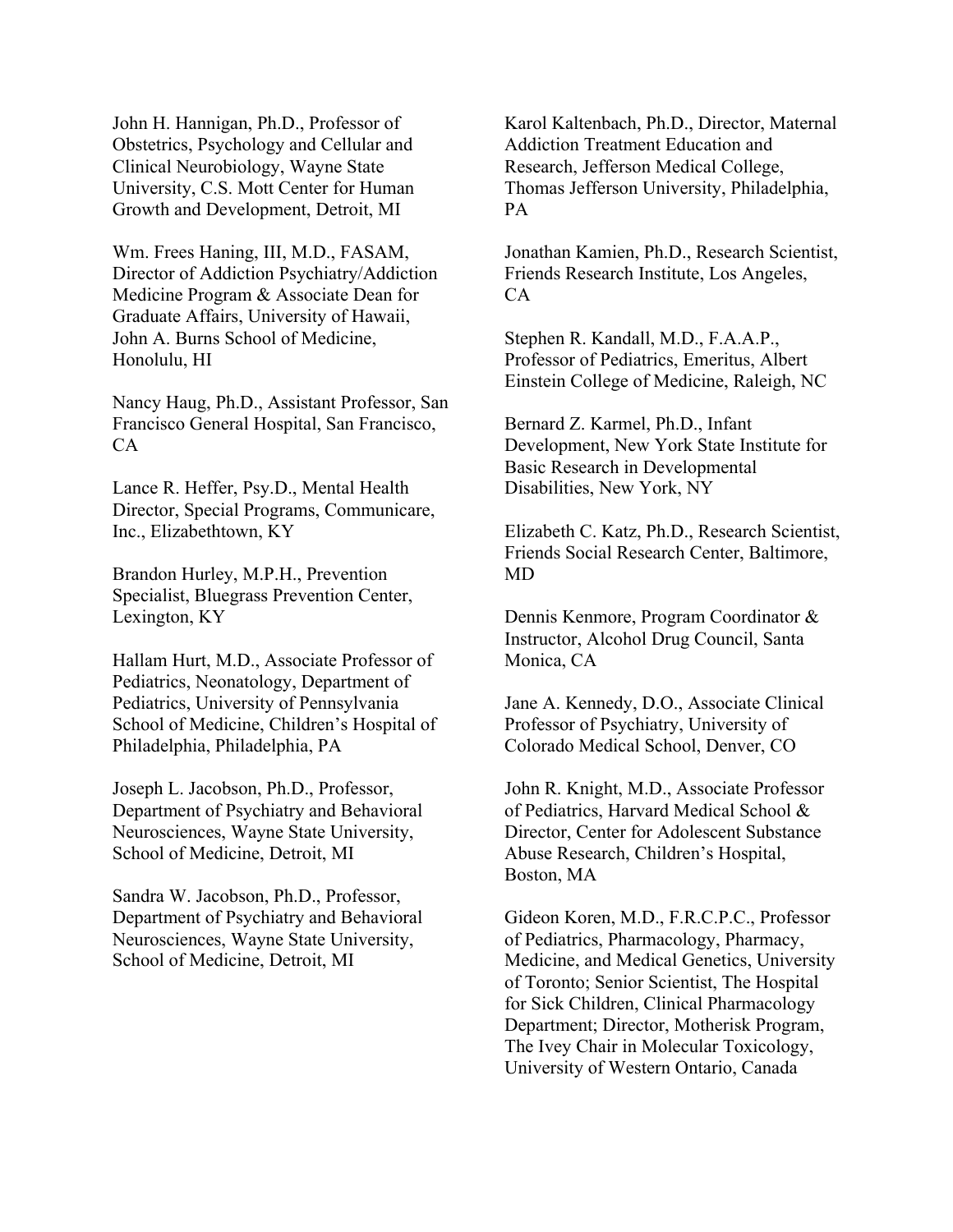Thomas Kosten, M.D., Professor of Psychiatry and Medicine, Yale School of Medicine, West Haven, CT

Donald J. Kurth, M.D., FASAM, President, California Society of Addiction Medicine, Alta Loma, CA

Linda LaGasse, Ph.D., Assistant Professor of Pediatrics, Brown University, Providence, RI

Barry Lester, Ph.D., Professor of Psychiatry and Pediatrics, Brown Medical School, Director, Infant Development Center, Providence, RI

Joreen Long, Deputy Director, Alcohol Drug Council, High Gain Project, Santa Monica, CA

Paul R. Marques, Ph.D., Senior Research Scientist, Pacific Institute for Research and Evaluation, Calverton, MD

Jane C. Maxwell, Ph.D., Research Professor, The University of Texas at Austin, Austin, TX

Linda Mayes, M.D., Arnold Gesell Professor, Child Psychiatry, Pediatrics, and Psychology, Yale Child Study Center, Yale University School of Medicine, New Haven, CT

Nena Messina, Ph.D., Associate Research Criminologist, UCLA Integrated Substance Abuse Programs, Los Angeles, CA

Jan Moffitt, Executive Director, Central Texas Council on Alcoholism and Drug Abuse, Harker Heights, TX

Connie E. Morrow, Ph.D., Research Associate Professor and Licensed Psychologist,Associate Director, Perinatal CARE Program, Department of Pediatrics, University of Miami, Coral Gables, FL

Debra A. Murphy, Ph.D., Research Psychologist, UCLA Department of Psychiatry, Los Angeles, CA

Michael A. Nader, Ph.D., Professor of Pharmacology, Wake Forest University, Winston-Salem, NC

Prasanna Nair, M.D., M.P.H., Professor of Pediatrics, University of Maryland School of Medicine, Baltimore, MD

Daniel R. Neuspiel, M.D., M.P.H., Associate Chairman of Pediatrics, Beth Israel Medical Center, New York, NY

Robert G. Newman, M.D., Director, The Baron Edmond de Rothschild Chemical Dependency Institute of Beth Israel Medical Center, New York, NY

Noosha Niv, Ph.D., Post-Doctoral Fellow, National Institute on Drug Abuse, Los Angeles, CA

Judith Novgrod, Psy.D., Therapist, Matrix Institute of Addictions, Los Angeles, CA

Steven J. Ondersma, Ph.D., L.P. Assistant Professor, Wayne State University, Detroit, MI

Monica S. Paz, Research Associate Psychometrist, Los Angeles Biomedical Research Institute, Torrance, CA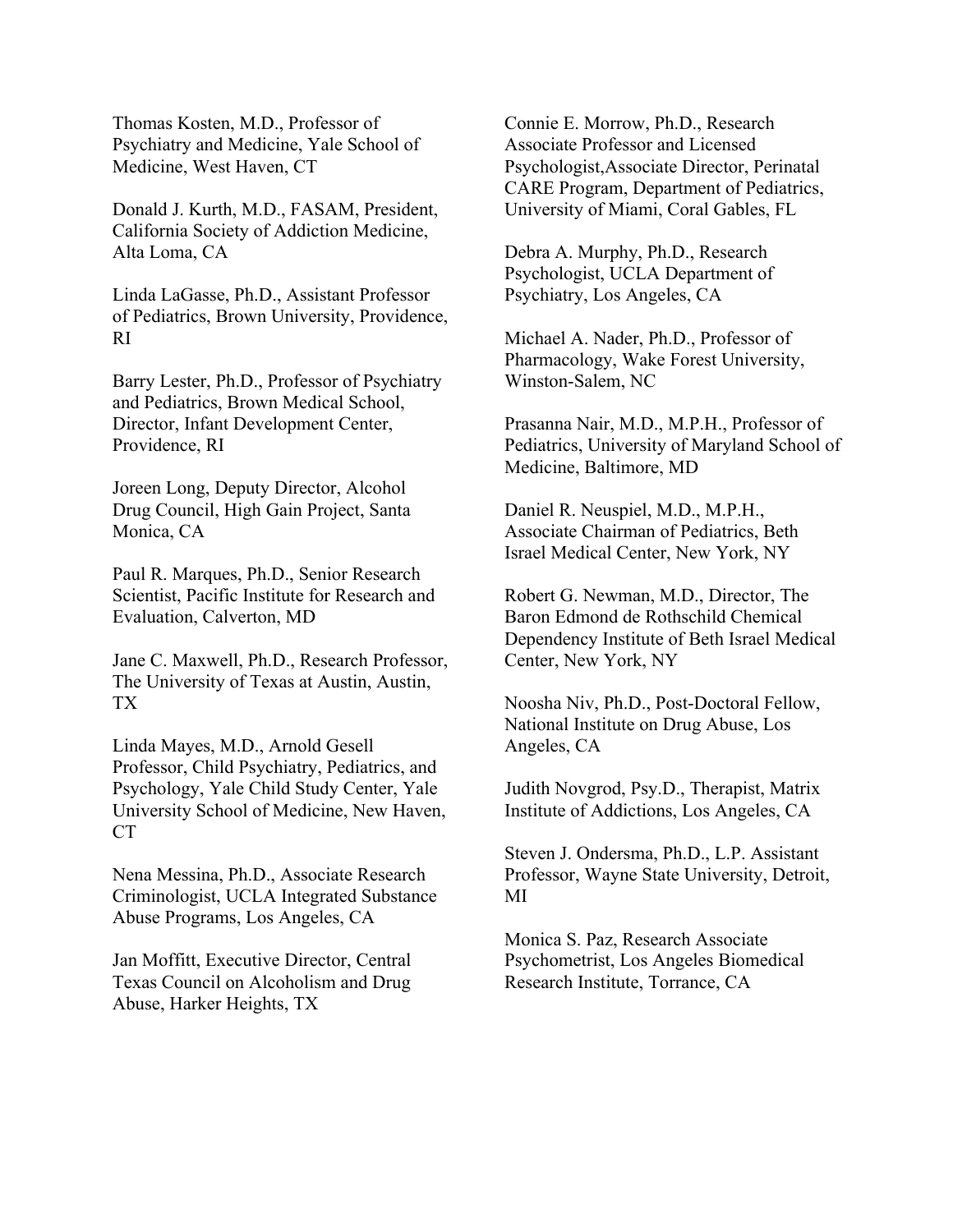Michael L. Prendergast, Ph.D., Director, Criminal Justice Research Group, UCLA Integrated Substance Abuse Programs, Los Angeles, CA

Barbara E. Ramlow, MA, Director, University of Kentucky Institute on Women and Substance Abuse, Center on Drug and Alcohol Research, Lexington, KY

Richard Rawson, Ph.D., Associate Director, UCLA Integrated Substance Abuse Programs, Neuropsychiatric Institute and Hospital, Los Angeles, CA

Laurence Re, HIV Prevention Counselor, UCLA Integrated Substance Abuse Programs, Los Angeles, CA

Cathy J. Reback, Ph.D., Director, Van Ness Recovery House, West Hollywood, CA

Gale A. Richardson, Ph.D., Associate Professor of Psychiatry and Epidemiology, University of Pittsburgh School of Medicine, Pittsburgh, PA

73. John D. Roache, Ph.D., Professor of Psychiatry, Chief of Alcohol and Drug Addiction Division, University of Texas Health Science Center at San Antonio, San Antonio, TX Carrie Roberson, M.S. Instructor/ Director of Child Development Center, Butte College, Oroville, CA

Lucinda Sabo, Clinical Research Associate, Los Angeles Biomedical Research Institute, Torrance, CA

Jeffrey Samet, M.D., M.A., M.P.H., Professor of Medicine and Social and Behavioral Sciences, Boston Medical Center, Boston University School of Medicine and Public Health, Boston, MA Sidney Schnoll, M.D., Ph.D., Clinical Professor of Internal Medicine and Psychiatry, Medical College of Virginia, Westport, CT

Garnet Sexton, B.S., C.A.D.C., University of Kentucky, Targeted Assessment Specialist, Hazard, KY

Cheryl Powell Shook, M.S., C.A.D.C., Program Coordinator, Bridges Substance Abuse Recovery Program, Elizabethtown, KY

Sara Simon, Ph.D., Associate Research Psychologist, UCLA Neuropsychiatric Institute, Los Angeles, CA

Lynn T. Singer, Ph.D., Professor of Pediatrics, Case Western Reserve University, Cleveland, OH

Lynne M. Smith, M.D., Associate Professor of Pediatrics, David Geffen School of Medicine at UCLA, Torrance, CA

Carol Stange, Prevention Services Coordinator, Prevention Research Institute, Lexington, KY

Catherine Stanger, Ph.D., Research Associate Professor of Psychiatry, University of Vermont, South Burlington, VT

Matthew A. Torrington, M.D., Clinical Research Physician and Addiction Medicine Specialist, Matrix Institute, West Los Angeles, CA

Anita Vermund, Ph.D., Service Chief II, County of Orange Health Care Agency, Orange, CA